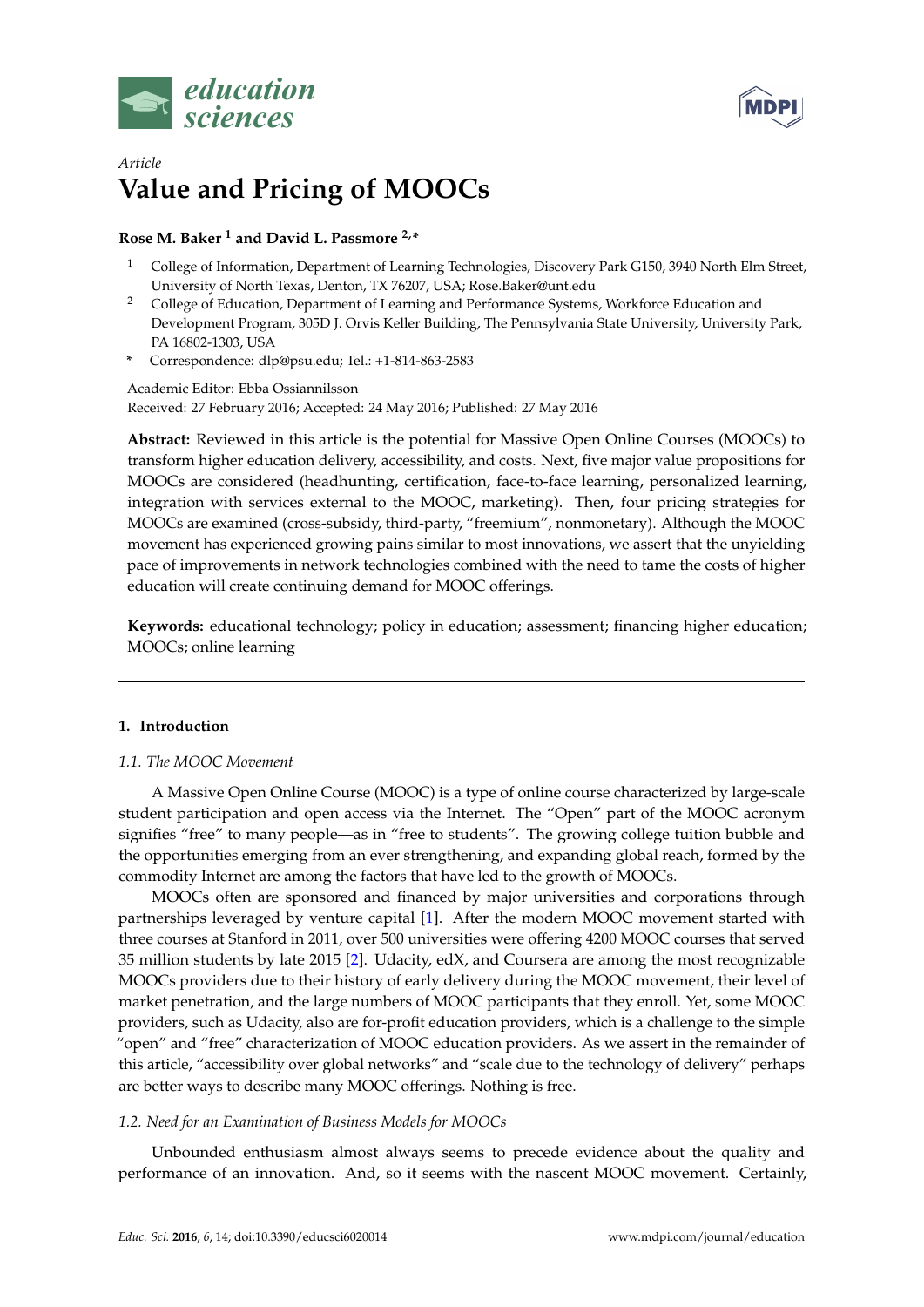many dreams are realized by passion alone. However, as renowned polymath U.S. statesman Benjamin Franklin wrote, "If passion drives you, let reason hold the reins" [\[3\]](#page-9-2) (p. 30).

The expectation of zero costs to students for MOOC access and participation is an attractive feature to many students, educators, administrators, and policy-makers, most of whom are struggling with extreme financial strain. You must have been deep in an Amazon rainforest studying isolated indigenous tribes not to have felt the draw that expectations of zero costs that MOOCs have created in higher education. Yet, there is no denying the harsh reality that MOOC development and maintenance incur substantial costs [\[4\]](#page-9-3). MOOCs, commonly advertised as free to students, actually are subsidized heavily by universities and venture capitalists, and, as some analysts assert [\[5\]](#page-9-4), some even lose money.

It seems as though higher education and the public at-large still are lounging through a honeymoon period with the MOOC movement. To avoid any irrational exuberance about MOOCs, the speculative fervor felt about MOOCs should be tempered with sober information about nature and performance of the business models that MOOCs follow.

According to Osterwalder and Pigneur [\[6\]](#page-9-5), a business model is nothing else than a representation of how an organization makes, or intends to make, money. Components of a business model include infrastructure, customers, offerings of value, revenue streams, and finances. The commodity Internet and accumulated programming assets constitute the infrastructure for MOOCs. Revenue streams for MOOCs evolve as organizations offer information about how MOOCs add value to fulfill the students' educational needs as well as investors' requirements for financial returns. Central to a business plan are *value propositions*, *i.e.*, an offering about how a product or service creates value, and *pricing strategies*, *i.e.*, how revenue is generated in exchange for the value delivered. Value propositions and pricing strategies work hand-in-hand to sustain a business by clarifying how revenue is generated that covers its expenses to yield a profit or a return on investment.

## *1.3. Focus of This Article*

Can MOOCs become sustainable economically and financially? Can higher education monetize the costs of MOOCs so that they are justifiable, especially during a tight budget era? Strategies are outlined in the remainder of this article for establishing possible value propositions and pricing strategies for MOOCs, with the recognition that adoption of MOOCs could disrupt the business models that modern universities follow. Our aim is to promote deliberation about the promising MOOC movement, not wariness. As Dejong [\[7\]](#page-9-6) cautioned:

Spending money on experiments isn't categorically bad. If not for fearless financial backers, we wouldn't have the personal computer, or the printing press, both of which have been great boons to the academic world. MOOCs are still developing, and since we don't know yet whether they'll succeed in facilitating learning, careful investment is healthy.

The subsequent sections of this article focus on four topics. First, the opportunities and challenges presented by the MOOC movement are characterized as part of the evolutionary turmoil that many disruptive innovations cause. The disruptive nature of MOOCs could threaten the very roots of the business model that guides most higher education institutions. Next, five categories of value propositions for MOOCs are delineated. Then, four pricing strategies are described that could generate revenue from value delivered to customers and investors. And, last, speculation is offered about the future of the MOOC movement. Undergirding this speculation is the optimistic assumption that the imperative to reduce costs and support the quality of higher education eventually will drive technological and financial progress to make MOOCs sustainable.

In a position paper motivated by an aim similar to our own paper, Liyanagunawardena, Lundqvist, and Williams [\[8\]](#page-9-7) reviewed literature from SCOPUS, ISI Web of Knowledge, and Google Scholar, from MOOC workshops and conferences, and from various active MOOC development projects to delineate business models that could promote sustainability of MOOC courses. They consider sustainability by analyzing the strengths, weaknesses, opportunities, and threats of each business model. They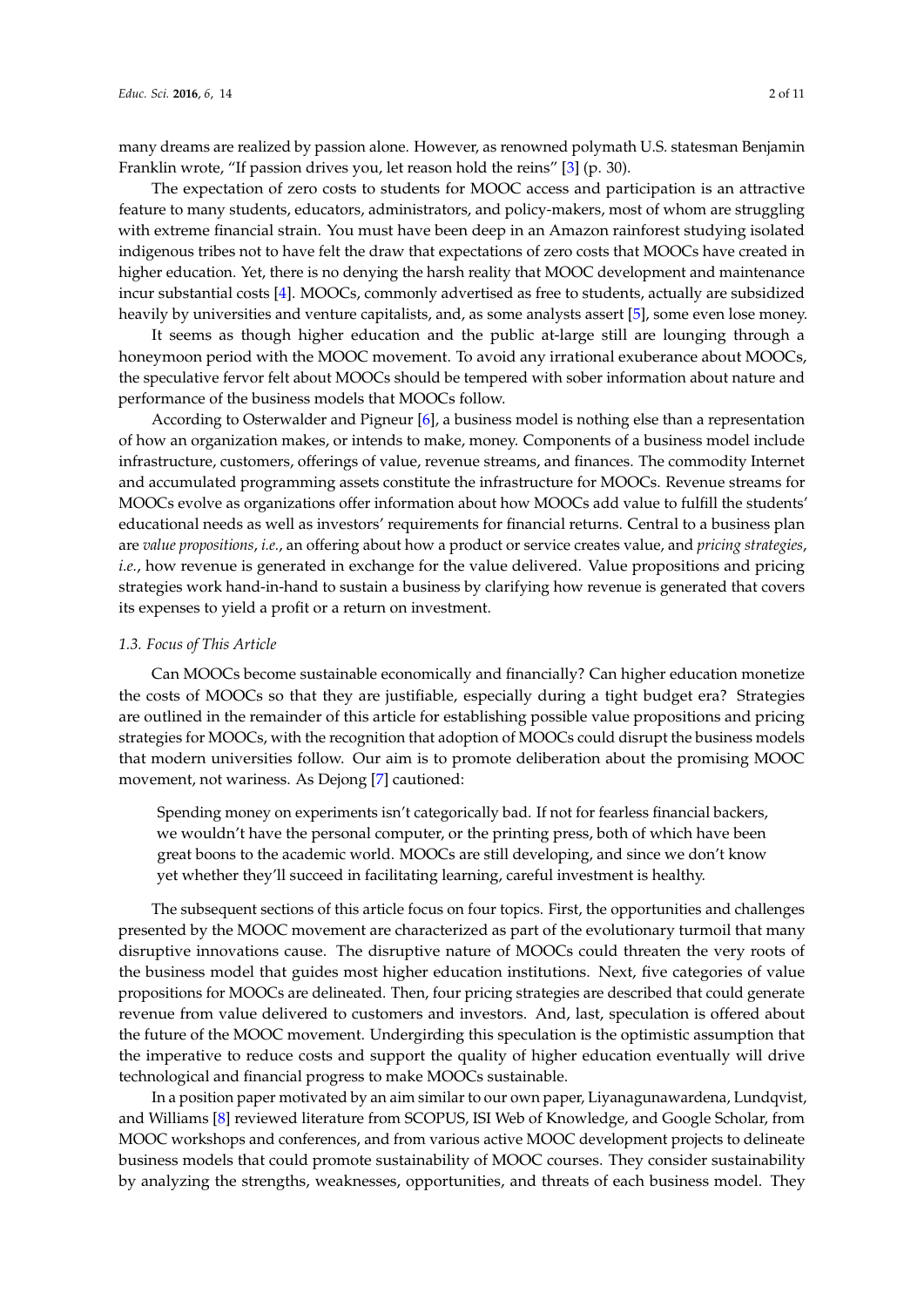concluded that, despite widespread exploration and implementation of MOOC courses, a concrete economic viability model for MOOCs has not emerged. Perhaps MOOCs are so new and novel that the viability of models has not been tested systematically yet.

Liyanagunawardena, *et al*. provided a more in-depth review of MOOC sustainability literature than we plumb in our current paper; rather, we, first, consider MOOC value propositions separately from pricing strategies to examine MOOC business models. And, second, we provide hypothetical and actual to exemplify the value propositions and pricing strategies that we consider.

# **2. The Itch That MOOCs Scratch**

# *2.1. Opportunities and Challenges the MOOC Movement Presents for Higher Education*

Many people view MOOCs as a technology fix for some of the financial problems facing higher education institutions and students. The expectation of zero costs to students for MOOC access and participation is a compelling draw for many students, educators, administrators, and policy-makers. Yet, nothing really is free, is it? Everything of benefit costs someone something, even if these costs seem, at times, hidden to those consuming the benefits. It is true "There is no such thing as a free lunch".

MOOCs are exciting the innovative spirit in higher education. At the same time, the MOOC movement is baring a latent sense of fear of change in the higher education community. Although MOOCs could increase access to learning opportunities, MOOCs also could become potentially disruptive technologies with the capacity to "creatively destruct" current, familiar and, common products and value networks in higher education. Nearly one-half of respondents to the 2013 *Inside Higher Ed Survey* of College and University Chief Academic Officers strongly or very strongly agreed that MOOCs could threaten "the business model of my institution" [\[9\]](#page-9-8). Although "disruption", "destruction", and "threaten" sound like hyperbole, the shift toward scaled, low-cost, online learning offered by MOOCs could mean that a reconfiguration is imminent in the conceptualization and delivery of online learning.

# *2.2. The Forces of Creative Destruction Affecting All Economic Institutions*

In a now-famous, classic, *Capitalism*, *Socialism*, *and Democracy*, Austrian economist Joseph Schumpeter wrote over 70 years ago that there is a "process of industrial mutation . . . that incessantly revolutionizes the economic structure from within, incessantly destroying the old one, incessantly creating a new one. This process of Creative Destruction is the essential fact about capitalism" [\[10\]](#page-9-9) (pp. 82–85).

Schumpeter viewed entrepreneurship and competition as the fuel for a ruthless, Darwinian struggle for economic survival. Costs—and that includes jobs and cherished, traditional ways of doing things—are eliminated without sentimentality, mercy, or pity if those costs to not lead to bottom-line profits and financial returns for investors.

Companies that fail to meet consumers' demands at competitive prices lose customers and, eventually, wither and die. The economy's "invisible hand" shifts resources from declining sectors to more valuable uses as workers, inputs, and financial capital seek their highest returns.

Schumpeter described capitalism as "the perennial gale of creative destruction" [\[9\]](#page-9-8) (p. 85). This gale blows persistently. By our count, only five of today's 100 largest public companies were among the top 100 in 1917. Of the 500 companies originally making up the Standard and Poor's 500 Index in 1957, only 74 remained on the list through 1997. And of these 74, only 12 outperformed the Standard and Poor's 500 Index itself.

Schumpeter's "perennial gale" is an immutable, an evolutionary, and, at times, a revolutionary force in all markets. These forces seem likely to affect the higher education industry just as they affect other industries, even though higher education has resisted change obstinately to this point. However, the rate of closing or acquisition of private colleges in the United States doubled between 2008 and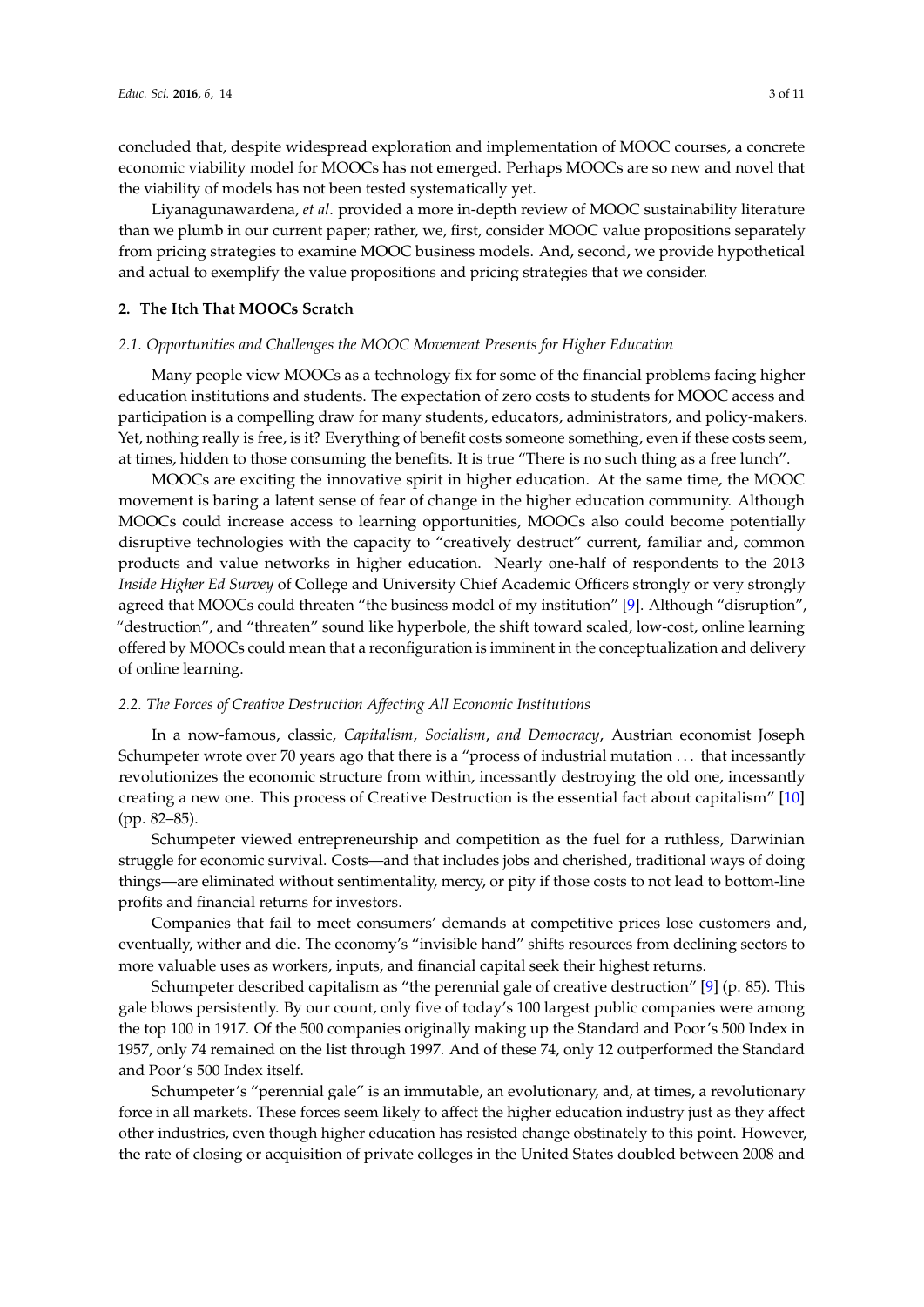2011, and, the rate of mergers among all colleges in the United States more than tripled between 2006 and 2009 [\[11\]](#page-9-10). The market moves on its own.

## *2.3. Conditions That Could Evoke Creative Destruction of Higher Education*

Confluences of technological and social trends that are coupled with financial pressures make this a critical moment in history for modern higher education. The potential for creative destruction in the higher education sector is increasing.

The costs of attending college have soared remarkably. Since 1985, the costs of all consumer goods in the U.S. doubled by 2012 [\[12\]](#page-9-11). Over the same period, the cost to students of a college education rose five times greater than the rate of cost increase for all consumer goods.

The incomes of many American households have lost ground. In 2013, real median household income actually was 8% lower than in 2007, the year prior to the latest recession in the U.S. According to the Board of Governors of the Federal Reserve System in the U.S. [\[13\]](#page-9-12), the gap between household income and college expenses has been spanned by loans to students that in early 2016 totaled over \$1.3 trillion.

The size and ramifications of student loan debt are alarming. For instance, in Pennsylvania, one of the U.S. states in which both of us have worked in higher education, during 2014 70% of graduates of Pennsylvania's four-year public and private colleges and universities were student loan debtors (ranked third among U.S. states), with an average debt of \$33,264 (also ranked third) [\[14\]](#page-9-13). The National Association of Consumer Bankruptcy Attorneys has concluded that the student loan "debt bomb" could precipitate an economic crisis on a par with the recent home mortgage fiasco in the U.S. [\[15\]](#page-9-14).

Some of this student loan debt certainly is driven by low degree completion rates and consequent inability to turn degree completion into labor market advantage. For example, the six-year degree completion rate for a 2009 national cohort was 53% by 2015 [\[16\]](#page-9-15). It should be no surprise that only one-half of nationally representative sample of approximately 30,000 higher education alumni in the U.S. "strongly agree" that college is worth what they spent for it [\[17\]](#page-10-0).

Colleges and universities in the U.S. face slow growth of research funding. Risk and uncertainty plague public budget allocations for higher education. Traditional brick-and-mortar colleges and universities compete for student tuition dollars with trade and technical schools and with for-profit universities as more students consider alternatives to the rapidly increasing costs of attending mainstream four-year higher education institutions.

Access to global networks to deliver instruction reduces the advantage of location that allowed some colleges and universities to carry on the tradition to dominate their formerly geography-bound markets for students. Also, alternative certifications such as micro-credentialing through "digital badges", and academic credit for prior experience document and reward learning that occurs outside accredited higher education institutions. In a 2015 survey of 114 human resources managers serving various industries [\[18\]](#page-10-1), only 5 percent said they were not interested in digital badges at all. However, 62 percent of these managers reported interest in badges, but, at the same time, believed that they needed to learn more about badges.

#### **3. Value Propositions**

How can MOOC adopters generate revenue to cover costs or, if the adopter expects a profit or its investors require a financial return, yield revenue greater than its costs? What is a sustainable business model for MOOCs?

A business model starts with a value proposition—that is, an offer and often a presumption of benefits that will result from a good or service purchased. In this section of our article, we outline six possible value propositions for MOOCs, many of which often are outlined piecemeal by analysts. Then, we follow in Section [4](#page-5-0) with pricing strategies associated with these value propositions.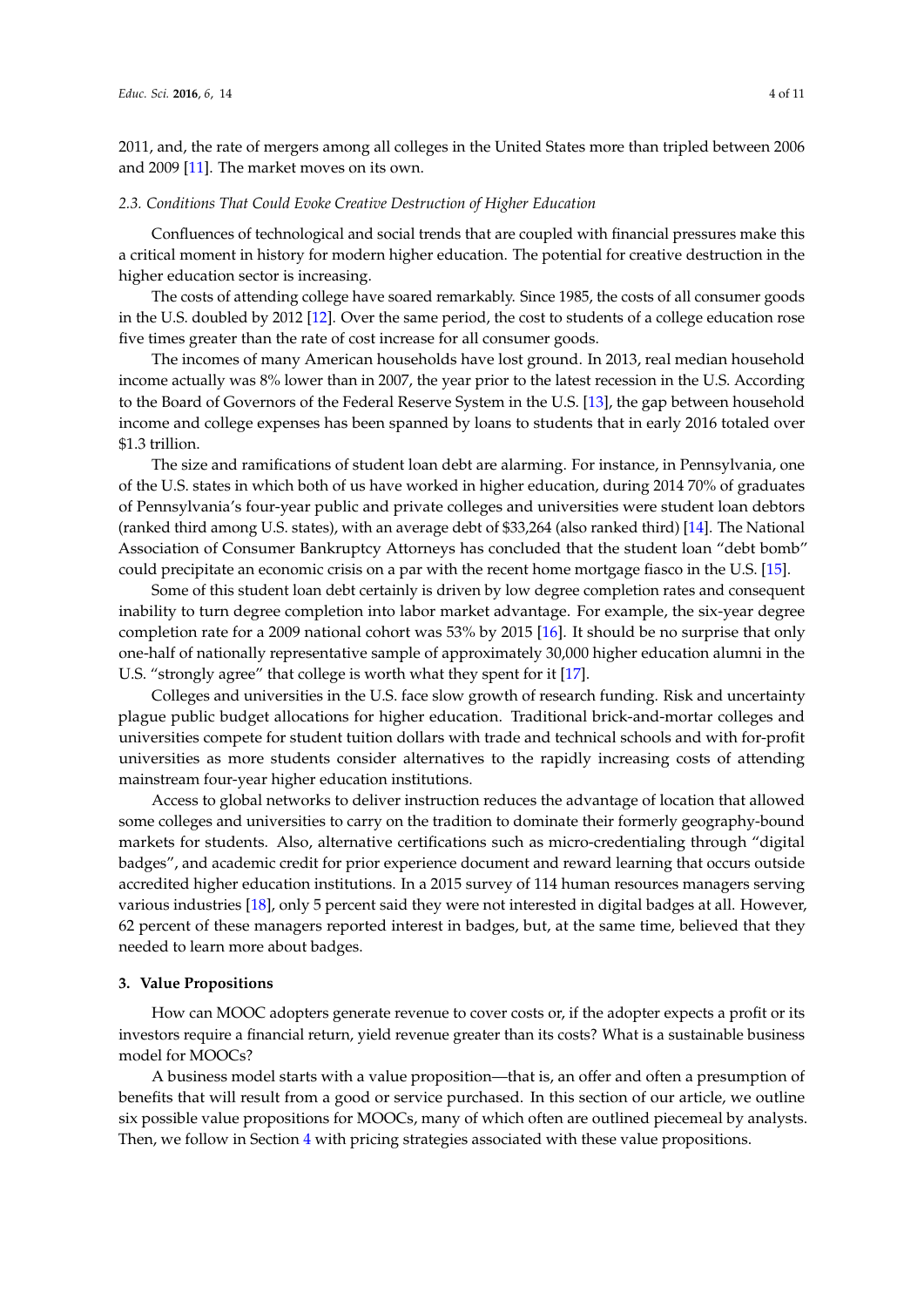# *3.1. Headhunting*

MOOCs could offer services to employers that provide information about skills of MOOC students. This "headhunting" service would make labor markets, which notoriously hold incomplete and lagged information, work more efficiently. MOOCs could make student performance and portfolios available. Also, MOOCs could screen the best performers for referral to potential employers. Both students and employers might have an incentive to pay for this service.

Coursera announced in 2012 an employee-matching service, called Coursera Career Services [\[19\]](#page-10-2). Coursera MOOC participants, and the universities with which Coursera partners, could opt-in to allow Coursera to provide hiring companies lists of students who live in particular geographies who performed well in specific courses. For example, a company could request a contact list populated with students in the Miami area who earned certificates through the Coursera/Penn State course, "Maps and the Geospatial Revolution". Companies pay a flat fee for each student on the list provided, with typically 6% to 15% of revenues from these fees returned to the universities offering the course from which student performance information was gleaned [\[20\]](#page-10-3).

# *3.2. Certification*

MOOCs could certify student course completion or performance through academic credit or by examination. Interestingly, MOOCs also could offer this service independent of MOOC participation. Mastery learning could occur in many ways. Through formal education. Through work experience. Through self-organized learning. MOOCs might be indifferent about where the learning occurred, but could compete to receive fees making valid and reliable assessments of competencies held by students. A number of MOOC providers offer certificates of completion for MOOC courses.

In 2014, Penn State became one of a handful of universities offering academic credit for MOOC completion. Tuition for access to a MOOC, "The Social Science of Wrongful Convictions", was set at approximately 50% of the tuition for a course offered through Penn State's regular curriculum for resident instruction. According to Chris Long, at that time an associate dean of Penn State's College of the Liberal Arts,

While learners will access lectures and videos in the Coursera MOOC, students in the credit portion of the course will complete more rigorous readings and assignments, and have their work evaluated by the instructor and teaching assistants . . . The reduced tuition is designed to make the course more accessible to MOOC participants and a wider public . . . But making the course less expensive won't cheapen the educational experience. We've committed significant resources to ensure that the credit course is staffed with an excellent corps of teaching assistants committed to working directly with registered students [\[21\]](#page-10-4).

#### *3.3. Premium Learning Services*

Another approach is for MOOCs to charge for premium learning services. Some students prefer to complete all or some of a MOOC. Yet, some MOOC participants could pay for more personalized resources than a massively enrolled course might offer.

A number of schemes for premium learning services are possible, but these schemes have not been assessed formally yet. Face-to-face courses might attract MOOC participants who desire opportunities to supplement their MOOC experience with interaction and direct contact with an instructor. Also, MOOC participants might want to receive matchmaking services that would create networks among like-minded or geographically co-located MOOC participants. These more personalized services might be sold by a MOOC itself, but entrepreneurs might offer these support services independent of a MOOC. This sort of spin-off would be similar to the creation of a large number of vendors who have developed courses and other services around, say, Microsoft products (e.g., firms offering courses to train people in the use of Microsoft Excel). We reveal more about premium services when pricing strategies are discussed in the next major section of this article.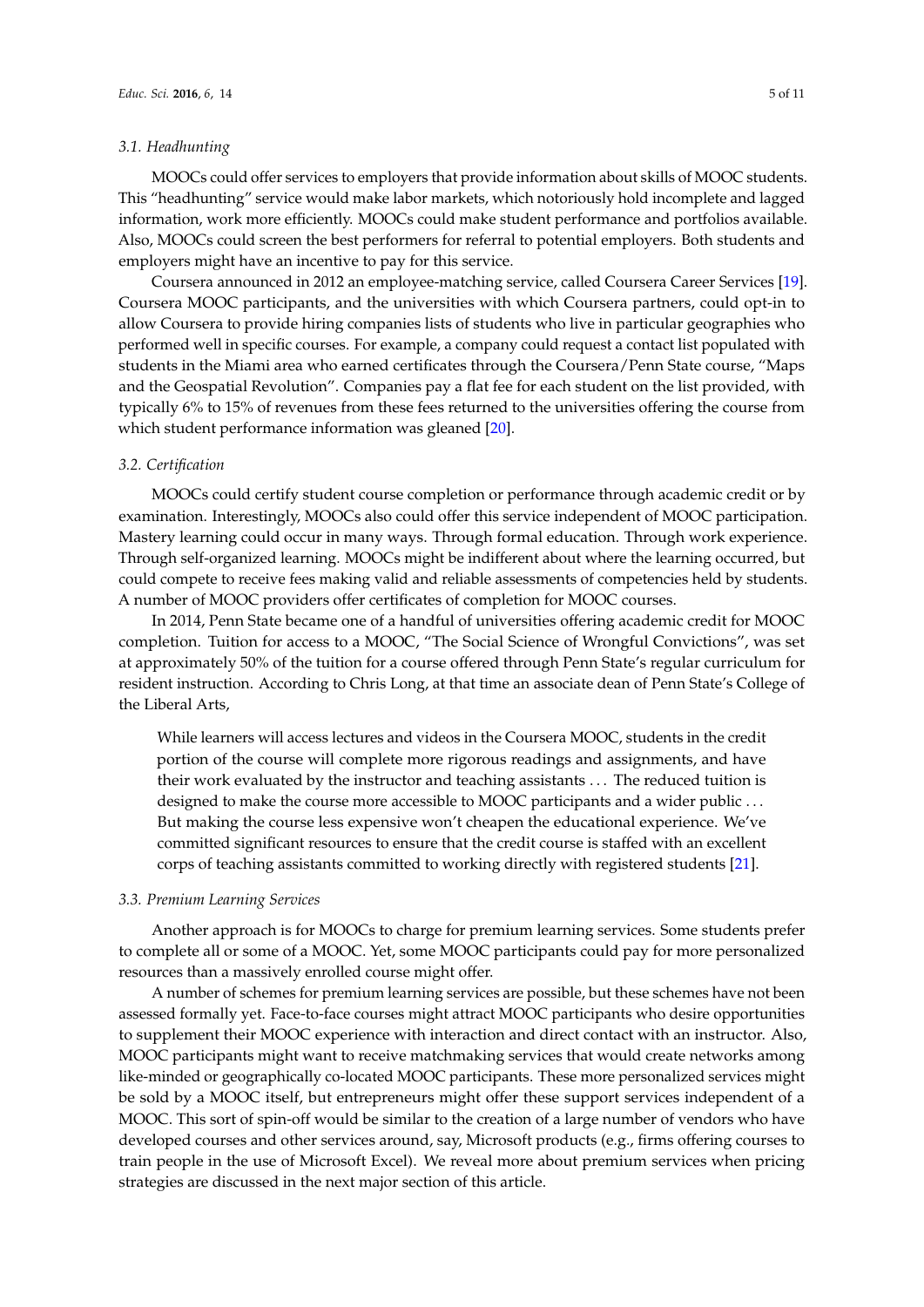#### *3.4. External Services*

Services external to MOOC delivery also could generate revenue for MOOC developers. MOOC developers could license entire MOOCs or proprietary back-end MOOC technology to alter and brand MOOCs for their own specific uses. Another possibility is the mining of information from MOOC operations for use in other markets. Registration elements provided by the MOOC registrant, course performance, various preferences revealed, and social networks created by MOOC participants could be linked to other public or purchased records. Consider the vast data already mined about individuals and market segments that could be linked to MOOC data. In this way, the MOOC makes money not by promoting learning, but by mining information from learners. Welcome to the world of big data.

Acceptance of sponsorships from organizations external to MOOC providers in higher education is another way to offer value. Such a value proposition is not far from current practices in the U.S. for accepting sponsorships tied to university athletic teams. For instance, many university athletic departments in the U.S. have contracts with Nike, a global firm that is well-known for its athletic wear. Nike gives products (e.g., athletic shoes) to sports teams in exchange for placement of a Nike logo on university athletic uniforms as a means for maintaining Nike brand recognition. Such a sponsorship usually does not include a direct university endorsement of a product, but brand recognition is promoted by co-location of brand images with university team jerseys, shoes, or visible stadium signage. Branding rights could be a strong value proposition that MOOCs could offer. In a similar way, organizations external to university MOOC providers could receive MOOC naming rights just as often happens when universities name academic buildings according to donors' wishes.

#### *3.5. Use of MOOC Data for Marketing*

A common theme among many university MOOC handlers and designers is the application of MOOCs to market higher education institutions. One hope often expressed is that, although a university's MOOC might be free to students, a MOOC can be a loss leader (*i.e.*, a product sold below cost to stimulate sales of other goods or services). Participation in a MOOC exposes participants to other attributes of a university, which they might, in turn, purchase. For example, MOOC participants might discover degree programs, merchandise, or other course offerings. Yet, use of this assertion as a justification for MOOCs bears careful assessment in practice, as certainly do other assertions about the benefits of MOOC development and delivery. We have yet to observe any systematic MOOC evaluation strategy or practice that has emerged that can guide MOOC practitioners.

Penn State University, for instance, delivered nine MOOCs in 2016 through Coursera (see the following list of Penn State courses at https://www.coursera.org/psu), an educational technology company offering MOOCs founded by computer science professors Andrew Ng and Daphne Koller from Stanford University. Developers of the Penn State MOOCs informed us that informal tracking of participants has revealed a surge of click-throughs from MOOC pages to academic program pages and to pages related to offerings by Penn State's World Campus (an online campus of Penn State that has operated since 1998 and that offers more than 90 online undergraduate and graduate degree and certificate programs in partnership with Penn State academic units).

# <span id="page-5-0"></span>**4. Pricing Strategies**

Embedded in the analysis of six possible value propositions for MOOCs that we reviewed in the previous section of this paper are various pricing strategies for MOOCs. In *Free: The Future of a Radical Price*, Anderson [\[22\]](#page-10-5) describes pricing strategies that are capturing attention in the digital economy and offers some possibilities that could be adopted for MOOC pricing: cross-subsidy; third-party; "freemium"; and nonmonetary. In a sense, the digital economy can be viewed as a "gift" economy because network technologies have reduced the marginal cost for delivery of digital information to virtually zero. This technological change in the marginal costs of information delivery has created both opportunities as well as challenges for higher education institutions as MOOCs are adopted.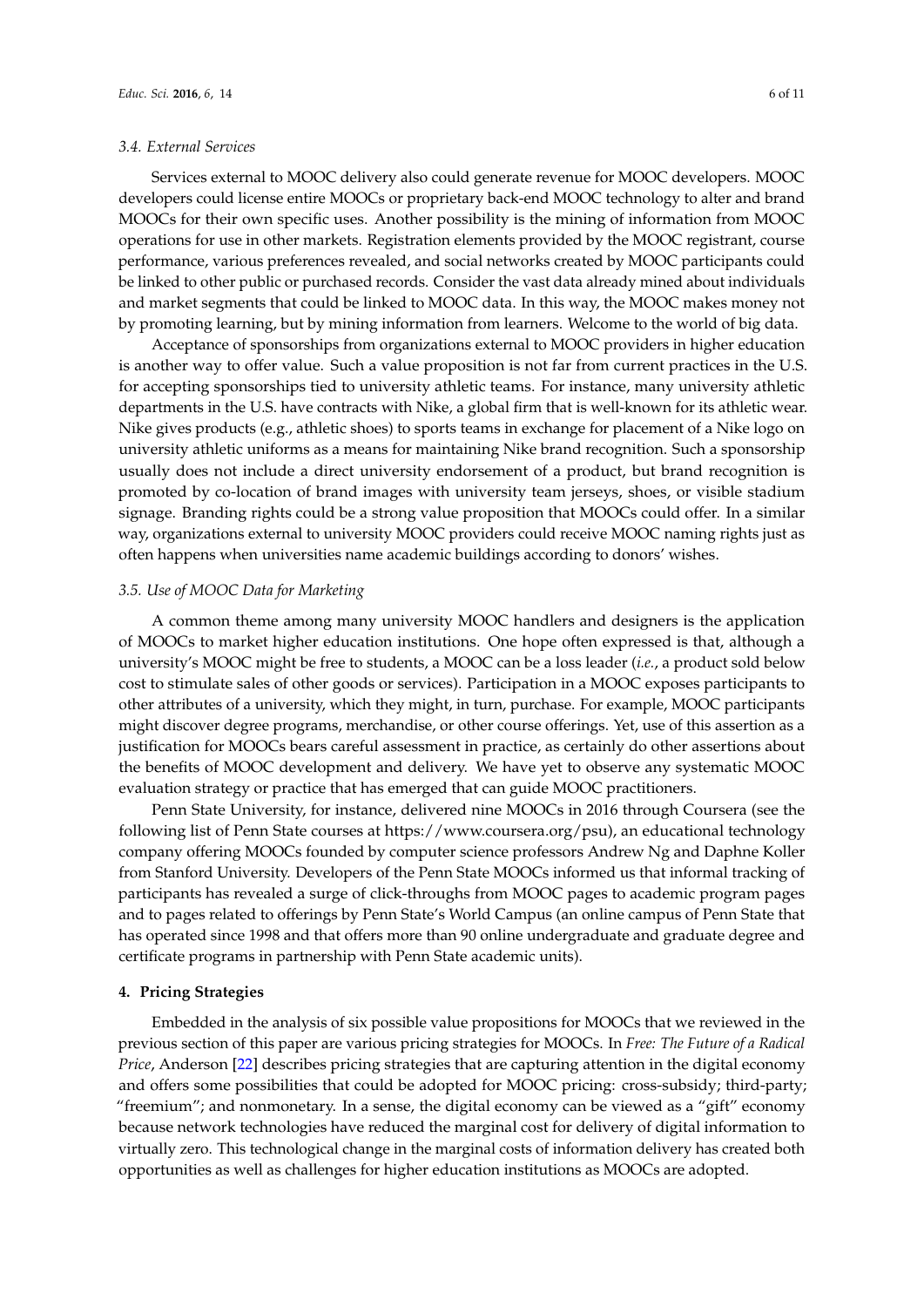# *4.1. Cross-Subsidy*

In this pricing strategy, MOOCs administrators follow the common dictum, "Borrow from Peter to Pay Paul". MOOCs have design, development, implementation costs, which they must cover in some manner. Under the cross-subsidy pricing model, MOOC costs are paid by using revenue earned from some other product or service or from revenue that is reallocated from some other operation in the MOOCs' organization.

For instance, funds earned through a university's revenue generating academic program is used to develop and operate a university's money-losing MOOC. Or, funds earned by a university press are devoted to MOOC operation. In this way, "cash cows" can support MOOCs. Using this approach, some funds originally allocated to, say, a university's police services and to grounds keeping and beautification of a campus might be reallocated to MOOC operation, reducing funds then available to policing and landscaping. In this way, a fixed and constrained budget is leveled maintained by reallocations based on priorities. The pain of budget loss is delivered to some so that a MOOC can operate.

Some variations in this pricing alternative are available. One possibility is to require payment by some MOOC participants, and use their payments to subsidize participants who are not charged. This is a model that often is used in some international conferences in which participants from developed countries pay a conference fee, while participants from developing countries attend without a conference fee.

# *4.2. Third-Party*

Under this pricing strategy, neither MOOC operators nor MOOC participants have any or all costs. A third party covers some or all costs. This strategy is applied in, for example, commercial radio. Advertisers pay a fee to radio station operators, who sell advertising to many advertisers to cover costs and, if ad revenues are large enough, to extract a margin of profit. Radio listeners listen to radio freely over airwaves. They "pay" by listening to ads periodically sprinkled through radio broadcasts and targeted to the segments of markets they occupy.

A third-party pricing strategy for MOOCs probably requires scale, which MOOCs with six-figure participant counts (which describes relatively few MOOCs), can deliver because low revenue ad views and potentially high revenue ad follow-ups by MOOC participants typically would snag a low incidence of viewers.

Another third-party strategy involves direct subsidies of MOOC implementation. For example, the Georgia Institute of Technology teamed with Udacity in 2013 to deliver an online master's degree in computer science [\[23\]](#page-10-6). AT&T, the third party in this effort, earmarked \$2 million to subsidize the degree program's first year. The subsidy was meant to ease MOOC start-up costs for Georgia Tech and Udacity and, at the same time, to increase the supply of students for science, technology, engineering and mathematics jobs. Third-party investment allowed the students' cost for the program to total approximately \$7000, which is quite a bargain considering that non-Georgia residents pay about \$40,000 for completion of Georgia Tech's existing master's degree in computer science. According to Rivard [\[24\]](#page-10-7), "Since Georgia Tech created its traditional on-campus master's degree program in 1991, fewer than 2000 degrees have been awarded, according to the Board of Regents of the University System of Georgia. Under the new effort, that many could be awarded in a single year".

# *4.3. Freemium*

The Fremium pricing strategy involves linking a sequence of related products, one free and the other premium . . . or Freemium, a word that seems to have been coined by a venture capitalist, Fred Wilson [\[25\]](#page-10-8). In the Freemium approach, one product is provided at no charge to the buyer. Another product, one that complements or extends the free product, is sold at a positive price to the buyer.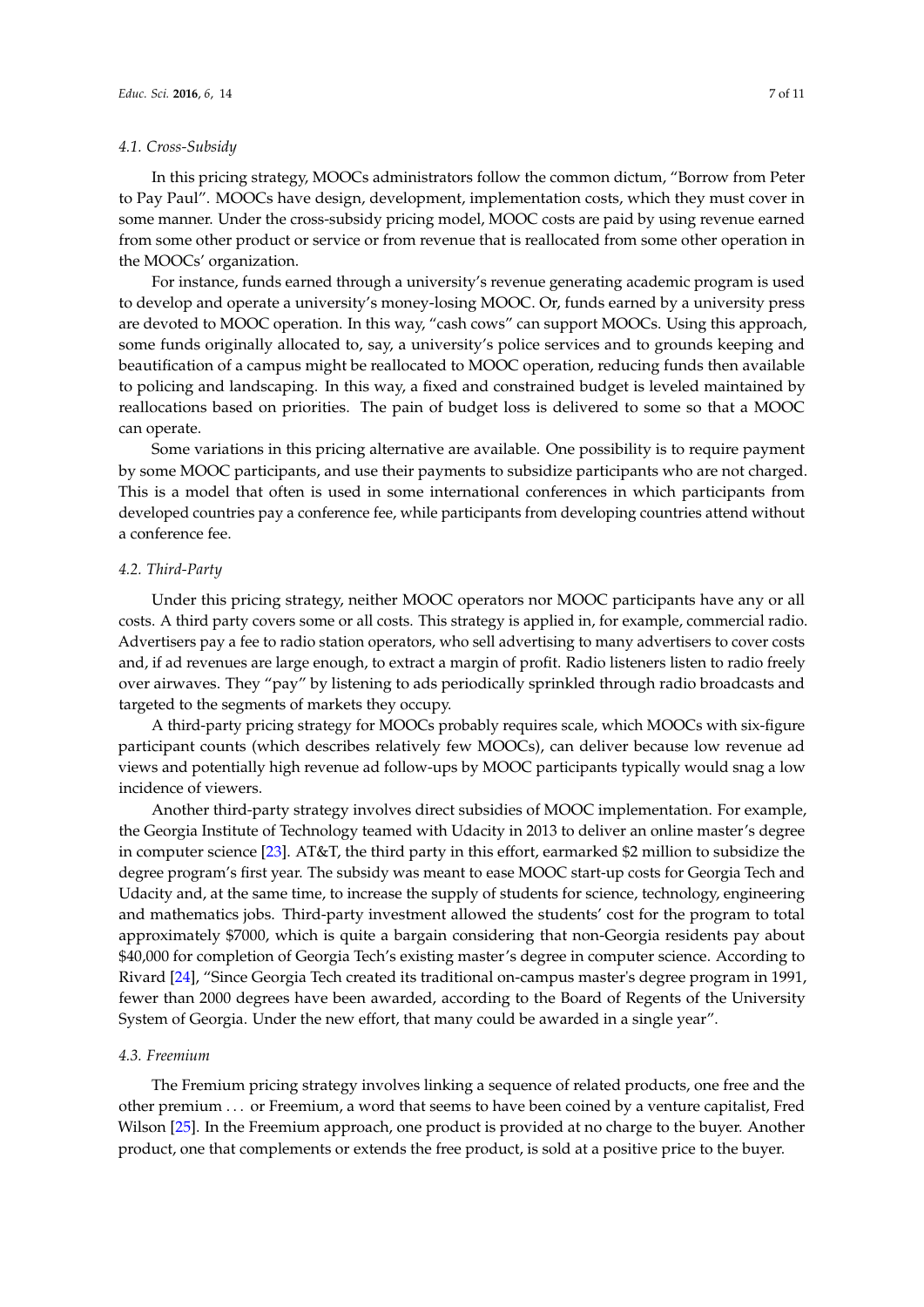The Freemium price strategy is related closely to what economist call "tying"—that is, when a buyer is forced to purchase a slow-selling product along with a fast-selling product. The coercion involved in tying usually is illegal in most economies. However, the Freemium pricing strategy is structured more as a soft bundling of products that are linked only by marketing, not by requirement.

Under the Freemium pricing strategy, MOOC enrollment is free. However, to receive premium services (e.g., face-to-face classes, contact with an instructor, brokering of MOOC participants with potential employers), the MOOC participant must pay. According to Porter [\[26\]](#page-10-9), the Freemium approach is the most common pricing strategy used among MOOCs.

# 4.3.1. Payment for Premium Service

Udacity, a for-profit online education provider using MOOCs, and Google offer a Senior Web Developer Nanodegree in both paid and free versions [\[27\]](#page-10-10) which are identical. However, only the paid version yields a certificate of completion. Coursera's Signature Track program [\[28\]](#page-10-11) also yields a verified certificate of completion for between \$30 and \$100. By 2013, Coursera had earned \$1 million in revenue from Signature Track sales to approximately 25,000 students, which rose to \$4 million within five months [\[29\]](#page-10-12).

A rule of thumb often applied to digital products is that 5% of the users of a product subsidize the remaining 95%. However, the 5% who pay must see sufficient value in the premium services offered to justify a purchase. A MOOC that wishes to adopt payment for premium services probably should market test thoroughly the premium services offered to ensure that MOOC customers view these services as valuable.

Not all customers might view the same premium value to services described by the MOOC as premium. For instance, a MOOC could offer for extra payment the right of a student to contact or have a discussion with the instructor or a team of student/helpers. The authority to contact an instructor or a team of students/helpers might not yield the same value for all MOOC participants.

# 4.3.2. Deferred Conditional Payment

One variation on the Freemium pricing model could allow enrollment in a MOOC initially for no charge, but, if the participants persist in the MOOC after a particular number of days, the participants are billed. This approach is similar to "Crippleware", the term used often in software sales to indicate a product that is free initially, but that is disabled after the customer has used the product through the end of a trial period.

This deferred conditional payment approach is used in many online learning ventures. For example, DataCamp, a provider of online learning of programming skills, offers free access to the first chapter of its premium courses. A monthly fee is required for full access to DataCamp's premium courses [\[30\]](#page-10-13). We are not aware of MOOCs that implement a deferred conditional payment plan.

# 4.3.3. Refund for Timely Completion

Udacity offers a refund of 50% of tuition to students who complete nanodegrees within 12 months [\[31\]](#page-10-14). To contain costs for nanodegree delivery, Udacity outsources grading of student work to independent contractors who are paid \$50 per hour to assess approximately 15,000 student submissions per month. Reviewers with poor ratings from students are culled. Reviewers who remain are incentivized. Udacity reports that thousands of potential reviewers are wait–listed. Udacity reports that "The \$200 [per month] that we charge and the tuition reimbursement of \$100 [per month] when they finish is enough to pay for all of this and more" [\[28\]](#page-10-11). This variation on the Freemium pricing strategy specifically addresses the criticism that MOOC completion rates are low, sometimes 10% or lower [\[32\]](#page-10-15), by using a financial incentive.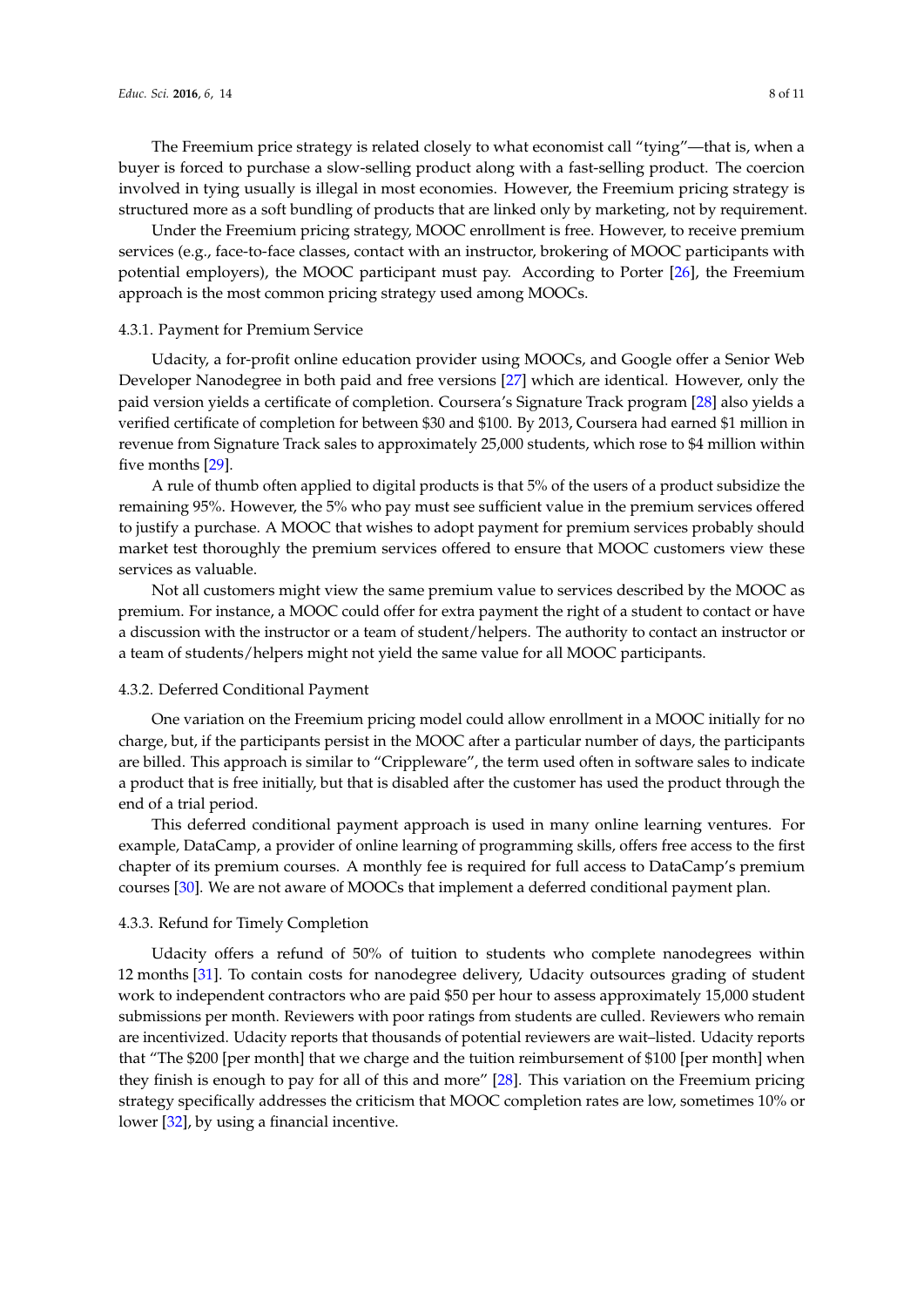## 4.3.4. Insurance for a Money-Back Guarantee

For certain programs of study (machine-learning engineer, Android developer, Apple iOS developer, and senior web developer) Udacity offers to return tuition if students fail to secure a job in their field of training within six months [\[33\]](#page-10-16). Students qualifying for this guarantee actually must complete their programs of study. In addition, students must pay \$100 more per month above base tuition as something of an insurance premium to hedge against failure to secure a training-related job.

## *4.4. Nonmonetary*

Implementing this pricing (or, perhaps, non-pricing) strategy, MOOC participation is free, without any monetary return expected. A MOOC under this strategy is a gift, freely given. Such a gift economy, such an act of altruism is difficult to imagine in a climate of cost-consciousness.

Perhaps, though, a nonmonetary outcome might be expected. For instance, the Red Cross might offer for free a MOOC that teaches principles of first aid. The Red Cross would not benefit directly from this MOOC in terms of new revenue. Although the Red Cross would pay the costs of MOOC operation, other parties who are recipients of competent first aid treatment derive benefits, not the Red Cross. The Red Cross conducts the MOOC for the public good without receiving private gain. This outcome seems like altruism, but this outcome matches the Red Cross's mission.

A variation on this nonmonetary pricing strategy is to require voluntary labor in exchange for access to a MOOC. For example, in exchange for access to a MOOC about principles of computer programming in the python language, the MOOC participant might agree to teach 10 other people about how to program in python or to answer a quota of technical questions about python programming in a user support forum.

# **5. Future of the MOOC Movement**

Gartner, an information technology consulting firm, has coined the term, "hype cycle", to represent the maturity, adoption, and social application of networked technologies and innovations [\[34\]](#page-10-17). First in the cycle, a potential technology breakthrough occurs. Often, commercial viability is unproven at this stage, yet significant publicity is triggered. This publicity leads to early adoption by some users and curiosity from others. Disillusionment follows and interest wanes as practical problems with implementation become evident, spurring product improvements by entrepreneurs as well as pruning of the number of products in the market and elimination of some producers in something of a survival-of-the-fittest competition. Next, as knowledge and experience improve, actual benefits and best processes become clearer. A plateau of productivity, then, is reached as mainstream adoption occurs.

Our assessment is that the MOOC movement currently is moving toward a "plateau of productivity" in the Gartner hype cycle. After a period of great enthusiasm for the potential for MOOCs, a more realistic appraisal is emerging that MOOCs are not a panacea for access, cost, and delivery problems that ail higher education. For instance, a lower percentage of respondents in 2013 compared with 2012 believed that MOOCs presented a sustainable method of offering online courses in an annual survey of more than 4700 colleges and universities performed by the Babson Survey Research Group [\[35\]](#page-10-18). Yet, with waning exuberance, also we are observing the emergence of consistent, regular MOOC applications with high enrollments over a wide diversity of topics.

We believe that the inexorable march of networked technologies that promote learning, facilitate innovation that eliminates geography (particularly distance as an impediment to acquiring learning), and reduce unrelenting cost pressures that favor movement to scale in learning delivery will lead to adoption and acceptance of MOOC or solutions for higher education. A major tension surrounding the adoption of MOOCs is how to reconcile academic critiques of MOOC concepts, technologies, designs, and instructional quality with the market forces that, for the most part, focus on accessibility, scale of delivery, and market rationalization.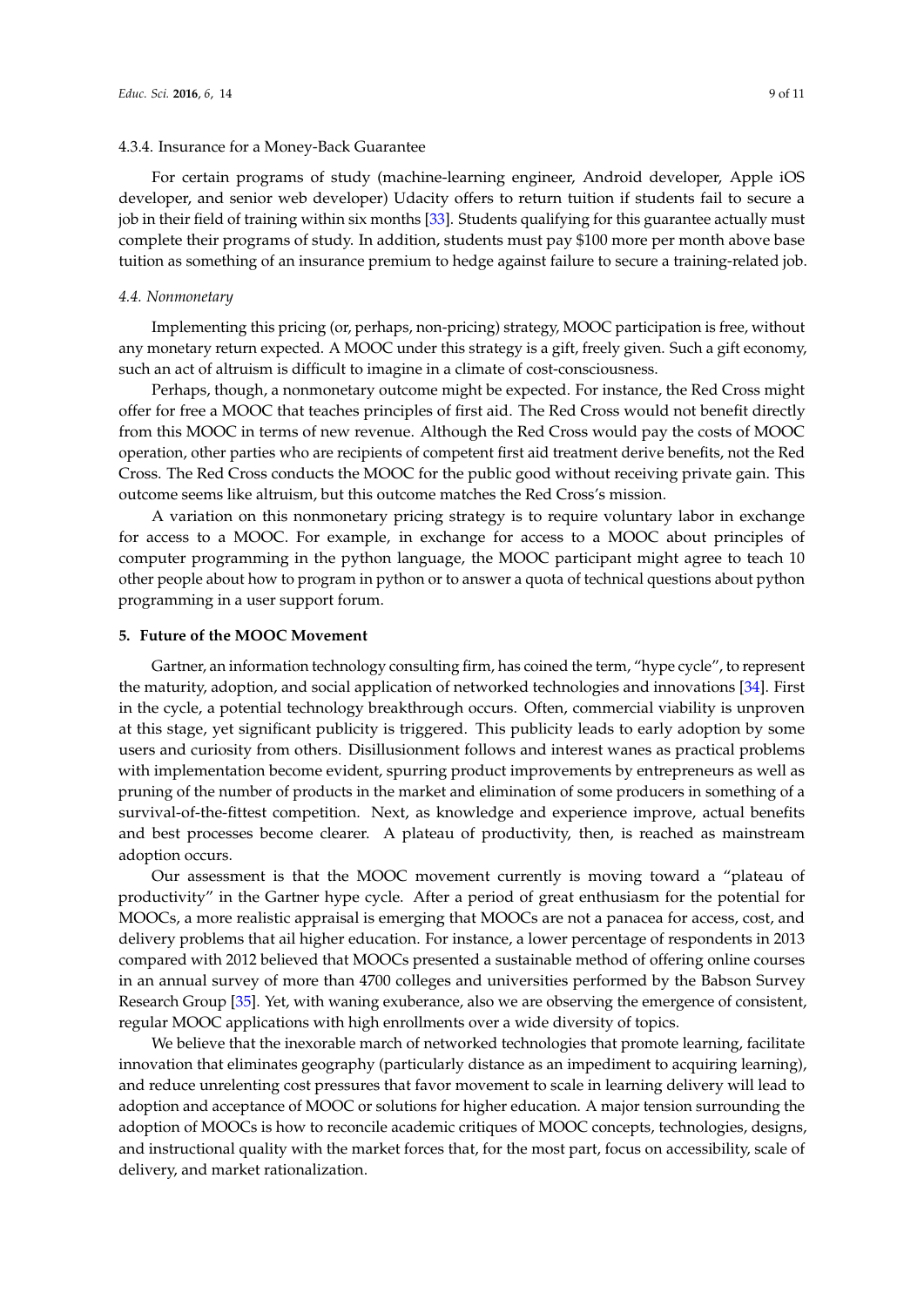**Acknowledgments:** The authors benefitted from the comments of participants in Eurovision 2020: Technology Enhanced Learning for a New Horizon at the 2014 Meeting of the Irish Learning and Technology Association, the Penn State Shenango Teaching Conference: Meeting the Challenges of the 21st-Century Classroom 2013, and the 2013 Conference of the Northeastern Educational Research Association, where much earlier versions of this article were presented. Also, discussions with Kyle Peck, Co-Director of Penn State's Center for Online Innovation in Learning (http://coil.psu.edu/) and Michael Blanco, a Senior Diversity Planning Analyst at Penn State, helped conceptualize the transformative potential of MOOCs and highlighted evidence related to emerging business models for MOOCs. The authors received helpful comments and suggestions from several anonymous reviewers who identified points of view lacking in the authors' arguments as well as scholarly literature that was relevant to

**Author Contributions:** Both authors collaborated equally to the conceptualization, research, and writing of this article.

**Conflicts of Interest:** The authors declare no conflict of interest.

# **References**

their theses.

- <span id="page-9-0"></span>1. Shu, C. Coursera adds another \$20M to its already massive series B. *TechCrunch*. 23 November 2013. Available online: <http://techcrunch.com/2013/11/23/coursera-adds-another-20m-to-its-already-massive-series-b/> (accessed on 20 April 2014).
- <span id="page-9-1"></span>2. Shah, D. By the Numbers: MOOCs in 2015. Available online: [https://www.class-central.com/report/moocs-](https://www.class-central.com/report/moocs-2015-stats/)[2015-stats/](https://www.class-central.com/report/moocs-2015-stats/) (accessed on 27 February 2016).
- <span id="page-9-2"></span>3. Franklin, B. *Poor Richard's Almanack (1732 to 1759)*; The U.S.C. Publishing Co.: Waterloo, IA, USA, 1914. Available online: [https://ia802302.us.archive.org/20/items/poorrichardsalma00franrich/](https://ia802302.us.archive.org/20/items/poorrichardsalma00franrich/poorrichardsalma00franrich.pdf) [poorrichardsalma00franrich.pdf](https://ia802302.us.archive.org/20/items/poorrichardsalma00franrich/poorrichardsalma00franrich.pdf) (accessed on 14 February 2016).
- <span id="page-9-3"></span>4. Gaebel, M. *MOOCs: Massive Open Online Courses*; European University Association: Brussels, Belgium, 2013. Available online: [http://www.eua.be/Libraries/Publication/EUA\\_Occasional\\_papers\\_MOOCs.sflb.ashx](http://www.eua.be/Libraries/Publication/EUA_Occasional_papers_MOOCs.sflb.ashx) (accessed on 15 January 2013).
- <span id="page-9-4"></span>5. Cusumano, M. Are the costs of "free" too high in online education? *Commun. Assoc. Comput. Mach.* **2012**, *56*, 26–28. [\[CrossRef\]](http://dx.doi.org/10.1145/2436256.2436264)
- <span id="page-9-5"></span>6. Osterwalder, A.; Pigneur, Y. *Business Model Generation: A Handbook for Visionaries, Game Changers, and Challengers*; John Wiley & Sons: Hoboken, NJ, USA, 2010.
- <span id="page-9-6"></span>7. Dejong, R. Why MOOCs aren't so cheap . . . for colleges. *The Fiscal Times*. 18 September 2013. Available online: <http://goo.gl/tJtZAv> (accessed on 14 September 2015).
- <span id="page-9-7"></span>8. Liyanagunawardena, T.R.; Lundqvist, K.O.; Williams, S.A. Massive open online courses and economic sustainability. *Eur. J. Open Distance E Learn.* **2015**, *18*, 95–112. [\[CrossRef\]](http://dx.doi.org/10.1515/eurodl-2015-0015)
- <span id="page-9-8"></span>9. Jaschik, S. Skepticism about tenure, MOOCs and the presidency: A survey of provosts. *Inside Higher Education*. 23 January 2013. Available online: <http://goo.gl/J2B0OS> (accessed on 23 January 2013).
- <span id="page-9-9"></span>10. Schumpeter, J. *Capitalism, Socialism, And Democracy*; 1st Harper Colophon edition; original published in 1942; Harper: New York, NY, USA, 1975.
- <span id="page-9-10"></span>11. McDonald, M. *Small U.S. Colleges Battle Death Spiral as Enrollment Drops*; Bloomberg: New York, NY, USA, 2014. Available online: [http://www.bloomberg.com/news/articles/2014--04--14/small-u-s-colleges-battle](http://www.bloomberg.com/news/articles/2014--04--14/small-u-s-colleges-battle-death-spiral-as-enrollment-drops)[death-spiral-as-enrollment-drops](http://www.bloomberg.com/news/articles/2014--04--14/small-u-s-colleges-battle-death-spiral-as-enrollment-drops) (accessed on 18 May 2016).
- <span id="page-9-11"></span>12. Baker, R.M.; Passmore, D.L. Could higher education creatively destruct? *Pa. Bus. Cent.* **2012**, *21*, 2.
- <span id="page-9-12"></span>13. Board of Governors of the Federal Reserve System. How Much Student Debt is Out There? Available online: [http://www.federalreserve.gov/econresdata/notes/feds-notes/2015/how-much-student-debt](http://www.federalreserve.gov/econresdata/notes/feds-notes/2015/how-much-student-debt-is-out-there-20150807.html)[is-out-there-20150807.html](http://www.federalreserve.gov/econresdata/notes/feds-notes/2015/how-much-student-debt-is-out-there-20150807.html) (accessed on 7 January 2016).
- <span id="page-9-13"></span>14. Cochrane, D.; Reed, M. Project on Student Debt: State by State Data. Available online: [http://ticas.org/](http://ticas.org/posd/map-state-data-2015) [posd/map-state-data-2015](http://ticas.org/posd/map-state-data-2015) (accessed on 22 February 2016).
- <span id="page-9-14"></span>15. National Association of Consumer Bankruptcy Attorneys. Student Loan Debt Bomb. Available online: <http://nacba2.memberpath.com/Legislative/StudentLoanDebt.aspx> (accessed on 7 February 2012).
- <span id="page-9-15"></span>16. Shapiro, D.; Dundar, A.; Wakhungu, P.K.; Yuan, X.; Nathan, A.; Hwang, Y. *Completing College: A National View of Student Attainment Rates–Fall 2009 Cohort*; Signature Report No. 10; National Student Clearinghouse Research Center: Herndon, VA, USA, 2015. Available online: [https://nscresearchcenter.org/](https://nscresearchcenter.org/signaturereport10/#Sig10-Discussion-1) [signaturereport10/#Sig10-Discussion-1](https://nscresearchcenter.org/signaturereport10/#Sig10-Discussion-1) (accessed on 22 February 2016).